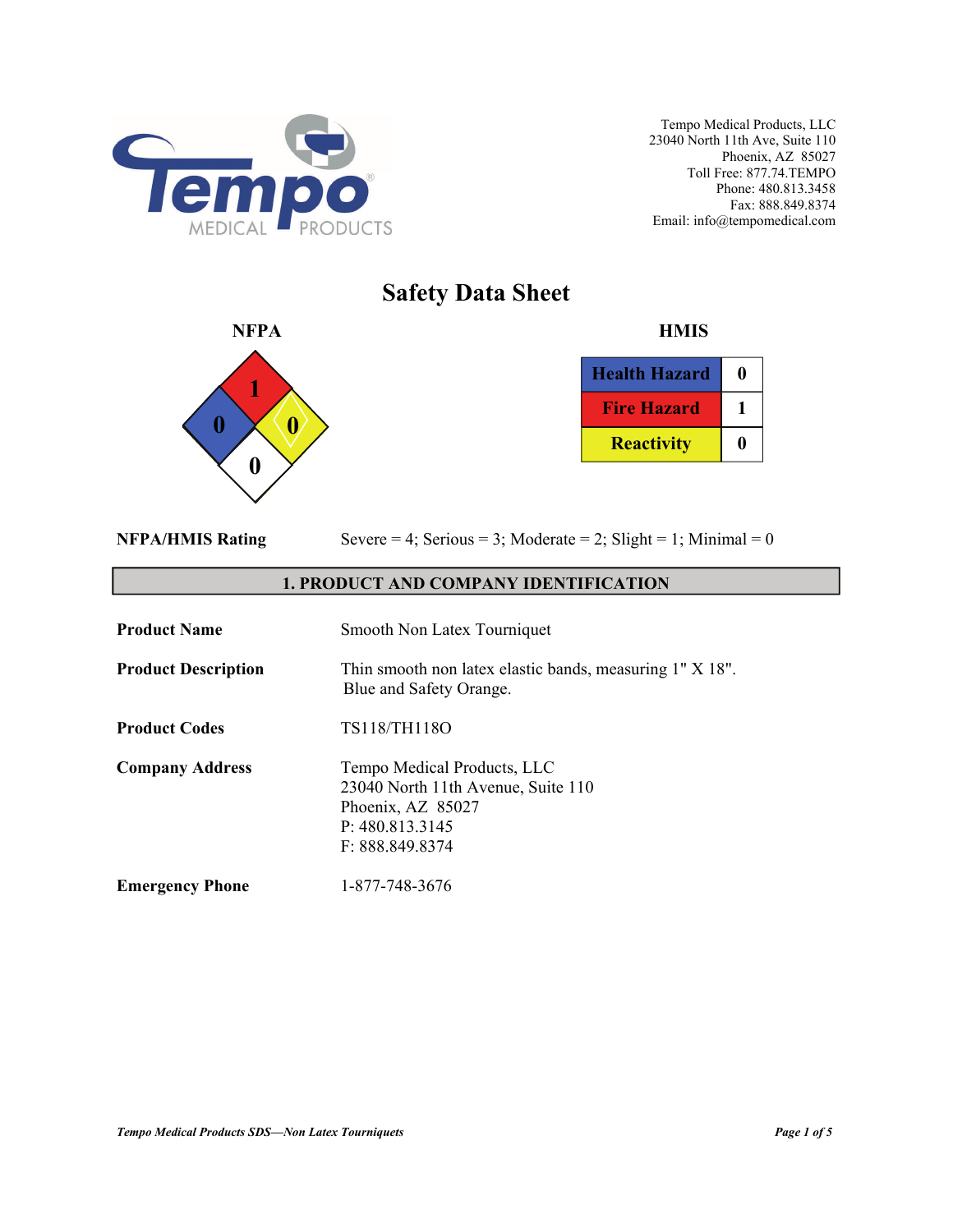## **2.HAZARDS IDENTIFICATION**

# **CAUTION! CAUTION!**

Emergency Overview No unusual hazards expected Eye contact is not expected Appearance: Thin latex free elastic bands Odor: None Physical State: Synthetic elastic

**CAUTION! CAUTION!**

**The properties of this product present a very low environmental hazard. This product when used under normal conditions and according to Tempo Medical Products instruction for use, should not present a health hazard** 

**Principle Routes of Exposure** Skin contact **Acute Toxicity Eyes** Not an expected route of exposure **Skin** Not expected to cause any irritation **Inhalation** Not an expected route of exposure **Ingestion** Not an expected route of exposure **Chronic Effects** No known effect Aggravated Medical Conditions Preexisting skin disorders **Environmental Hazard** See Section 12 for additional information

#### **3. FIRST AID MEASURES**

| <b>General Advice</b>             | Call a poison control center or doctor for treatment advice. Have the<br>product containers or label with you when calling a poison control<br>control center or doctor, or when going for treatment. |
|-----------------------------------|-------------------------------------------------------------------------------------------------------------------------------------------------------------------------------------------------------|
| <b>Eye Contact</b>                | Not expected                                                                                                                                                                                          |
| <b>Skin Contact</b>               | This product is expected to have contact with skin. Seek medical advice<br>if redness, swelling, itching or burning occurs.                                                                           |
| <b>Inhalation</b>                 | If there is dust on the surface and it becomes airborne, this might cause<br><i>irritation.</i>                                                                                                       |
| <b>Protection of First-Aiders</b> | Ensure that medical personnel are aware of the material(s) involved,<br>and take precautions to protect themselves.                                                                                   |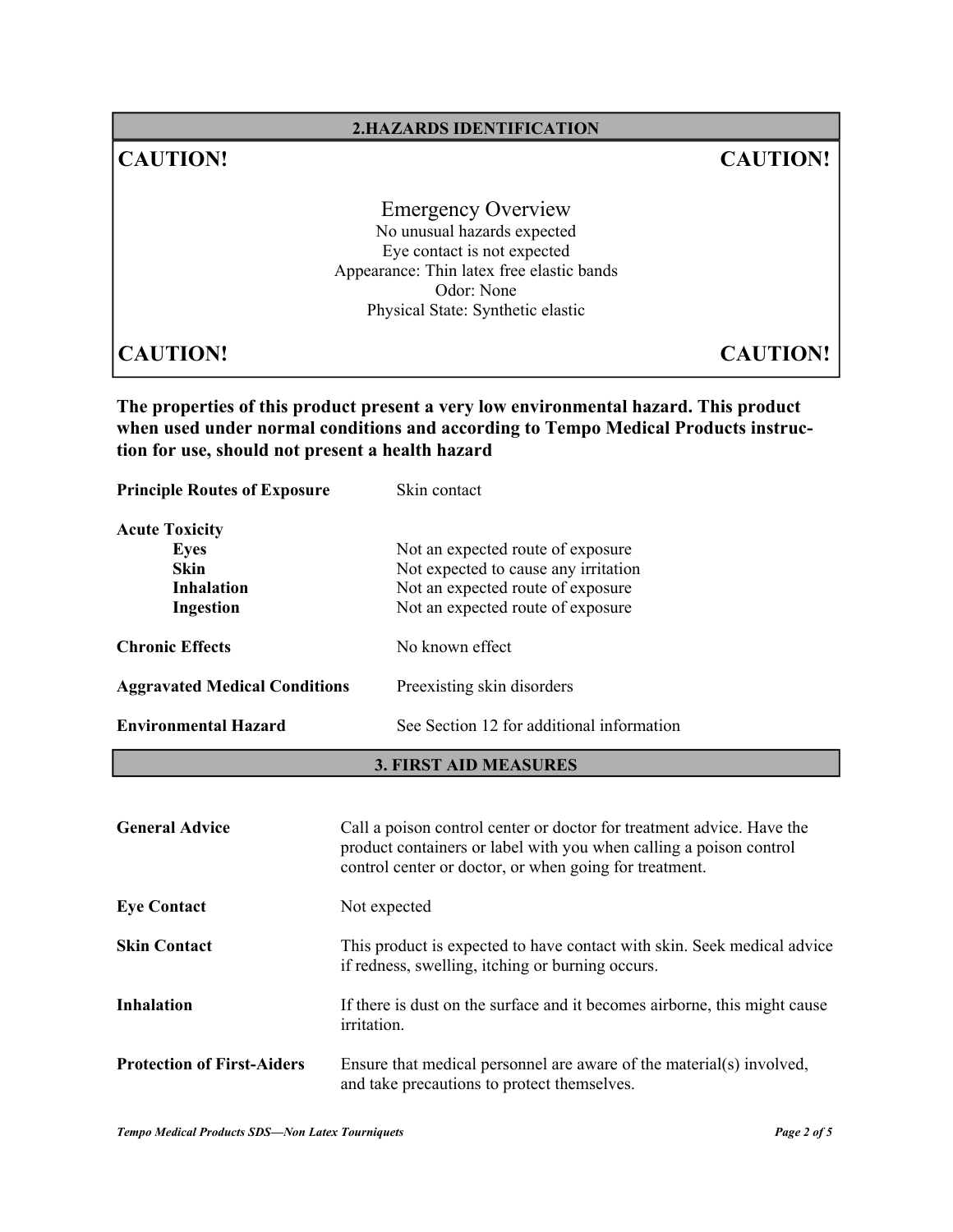# **4. FIRE FIGHTING MEASURES**

| <b>Flash Point</b>                                                     |                                         |                                    | Not established                                                                                                                                                                                               |                          |                                                                |
|------------------------------------------------------------------------|-----------------------------------------|------------------------------------|---------------------------------------------------------------------------------------------------------------------------------------------------------------------------------------------------------------|--------------------------|----------------------------------------------------------------|
| <b>Suitable Extinguishing Media</b>                                    |                                         | Dry Chemical, Foam, Carbon Dioxide |                                                                                                                                                                                                               |                          |                                                                |
|                                                                        | <b>Hazardous Combustion Products</b>    |                                    | Carbon Oxides                                                                                                                                                                                                 |                          |                                                                |
| <b>Explosion Data</b>                                                  |                                         |                                    | None                                                                                                                                                                                                          |                          |                                                                |
|                                                                        | <b>Sensitivity to Mechanical Impact</b> |                                    | None                                                                                                                                                                                                          |                          |                                                                |
|                                                                        | <b>Sensitivity to Static Discharge</b>  |                                    |                                                                                                                                                                                                               |                          | Synthetic elastic in low humidity can cause static electricity |
| <b>Protective Equipment and</b><br><b>Precautions for Firefighters</b> |                                         |                                    | Move containers from fire area if you can do it without risk. As<br>in any fire, wear self-contained breathing apparatus pressure<br>demand, MSHA/NIOSH (approved or equivalent) and full<br>protective gear. |                          |                                                                |
| <b>NFPA</b>                                                            | <b>Health Hazard 1</b>                  |                                    | <b>Flammability 1</b>                                                                                                                                                                                         | <b>Stability 0</b>       | <b>Physical and</b><br><b>Chemical Hazards N/A</b>             |
| <b>HMIS</b>                                                            | <b>Health Hazard 1</b>                  |                                    | <b>Flammability 1</b>                                                                                                                                                                                         | <b>Physical Hazard 0</b> | <b>Personal Protection N/A</b>                                 |

# **5. ACCIDENTAL RELEASE MEASURES**

No specific disposal requirements. Comply with all federal, state and local regulations

# **6. HANDLING AND STORAGE**

| Avoid contact with eyes. Avoid excessive heat.<br>Accidental release is not an expected result. |                                                                                                                                                                                |
|-------------------------------------------------------------------------------------------------|--------------------------------------------------------------------------------------------------------------------------------------------------------------------------------|
| <b>Storage</b>                                                                                  | Recommended storage temperature not to exceed $100^{\circ}$ F (37 $^{\circ}$ C)<br>Keep from freezing. Keep out of reach of children.                                          |
| <b>Exposure Guidelines</b>                                                                      | Exposure limits are listed below, if they exist.                                                                                                                               |
| <b>Engineering Measures:</b>                                                                    | Good general room ventilation is expected to be adequate to control<br>airborne levels. Eyewash, stations and showers are recommended.                                         |
| <b>Respiratory Protection</b>                                                                   | No protective equipment is needed under normal use conditions. If<br>exposure limits are exceeded or irritation is experienced, ventilation<br>and evacuation may be required. |
| <b>Eye/Face Protection</b>                                                                      | No special protective equipment required.                                                                                                                                      |
| <b>Skin/Body Protection</b>                                                                     | This product is expected to have contact with skin. Seek medical advice<br>if redness, swelling, itching or burning occurs.                                                    |

.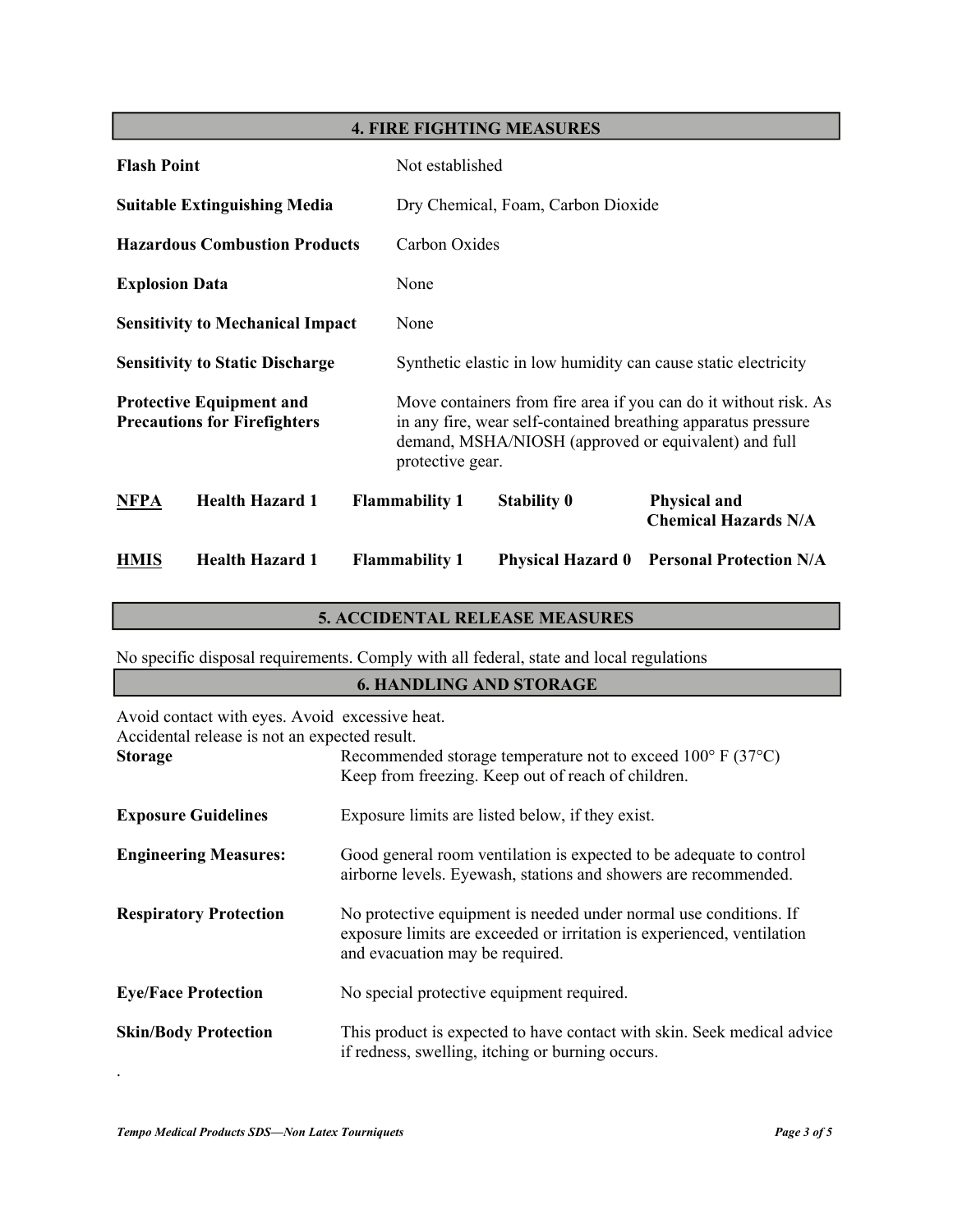# **7. PHYSICAL AND CHEMICAL PROPERTIES**

| <b>Physical State</b>      | Thin smooth elastic bands |
|----------------------------|---------------------------|
| Color                      | Blue                      |
| Odor                       | None                      |
| pН                         | Not applicable            |
| <b>Specific Gravity</b>    | $1.0 - 1.20$              |
| <b>Boiling Point Range</b> | No data                   |
| <b>Melting Point Range</b> | No data                   |
| <b>Flash Point</b>         | 78F/25.6C (for liquid)    |
| <b>Vapor Pressure</b>      | No data                   |
| <b>Vapor Density</b>       | No data                   |
| <b>Water Solubility</b>    | Insoluble                 |

# **8. STABILITY AND REACTIVITY**

| <b>Droducts</b>                 |                                             |
|---------------------------------|---------------------------------------------|
|                                 | 9. TOXICOLOGICAL INFORMATION                |
| <b>Hazardous Decomposition</b>  | Carbon oxides                               |
| <b>Hazardous Polymerization</b> | Hazardous polymerization will not occur     |
| <b>Incompatible Products</b>    | None currently known                        |
| <b>Conditions to Avoid</b>      | None currently known                        |
| <b>Stability</b>                | Stable under recommended storage conditions |

#### **Products**

| <b>Acute Toxicity</b>   | This product is not expected to cause short term adverse health effects                               |
|-------------------------|-------------------------------------------------------------------------------------------------------|
| <b>Chronic Toxicity</b> | This product is not expected to cause long term adverse health effects                                |
| Genotoxicity            | This product is not expected to cause any mutagenic effects                                           |
|                         | <b>Reproductive/Developmental</b> This product is not expected to cause reproductive or developmental |